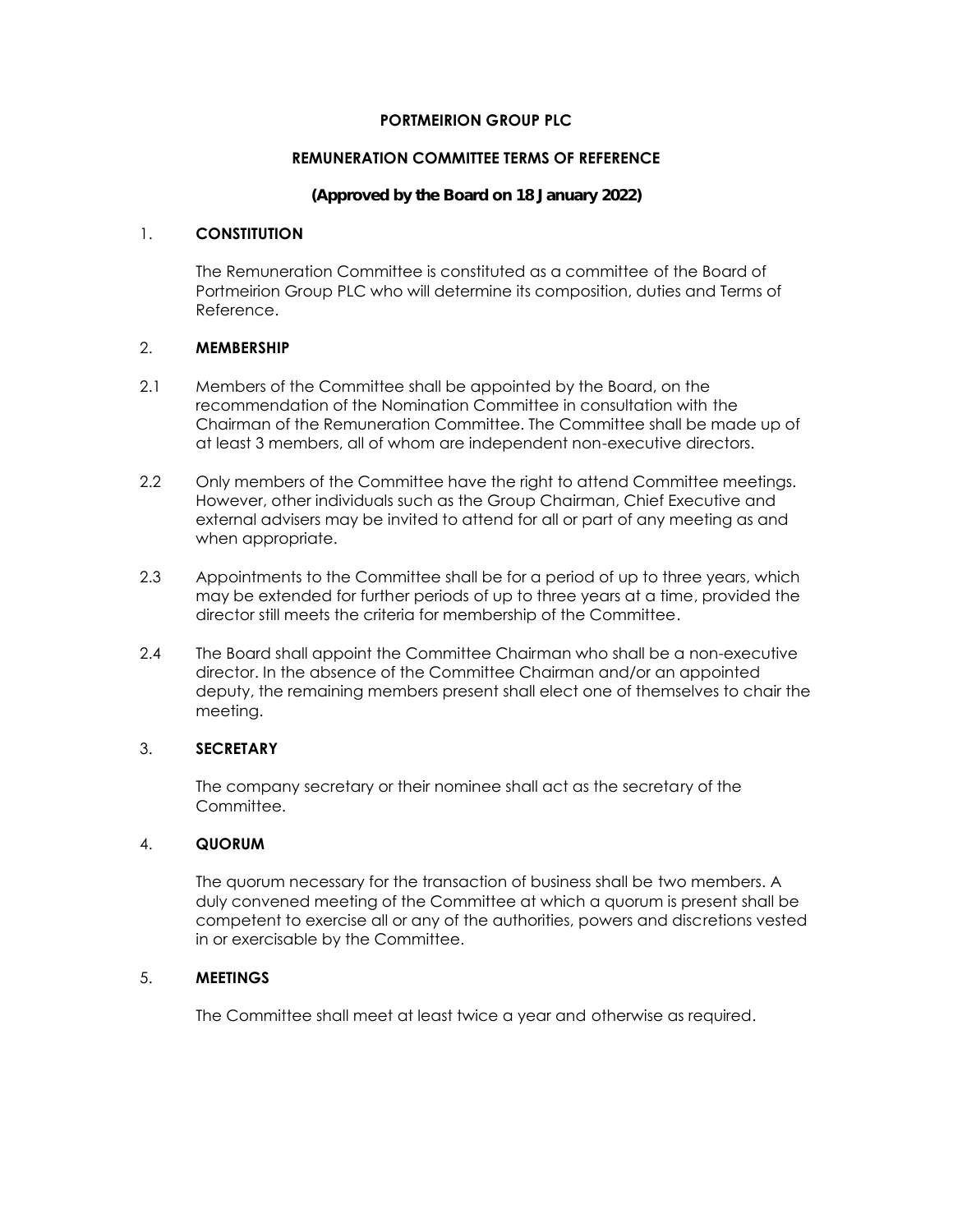# 6. **NOTICE OF MEETINGS**

- 6.1 Meetings of the Committee shall be summoned by the secretary of the Committee at the request of any of its members, the Group Chairman or the Chief Executive.
- 6.2 Unless otherwise agreed, notice of each meeting confirming the venue, time and date together with an agenda of items to be discussed, shall be forwarded to each member of the Committee, any other person required to attend and all other non-executive directors, no later than three working days before the date of the meeting. Supporting papers shall be sent to Committee members and to other attendees as appropriate, at the same time.

# 7. **MINUTES OF MEETINGS**

- 7.1 The secretary shall minute the proceedings and resolutions of all Committee meetings, including the names of those present and in attendance.
- 7.2 Draft minutes of Committee meetings shall be circulated promptly to all members of the Committee. Once approved, minutes should be circulated to all other members of the Board and the Company Secretary, unless it would be inappropriate to do so.

# 8. **ANNUAL GENERAL MEETING**

The Chairman of the Committee shall attend the Annual General Meeting prepared to respond to any shareholder questions on the Committee's activities.

### 9. **DUTIES**

The Committee should carry out the duties below for Portmeirion Group PLC, its major subsidiary undertaking – Portmeirion Group UK Limited – and the Group as a whole as appropriate.

The Committee shall:

- 9.1 determine and agree with the Board the framework or broad policy for the remuneration of the Company's Chief Executive, Chairman, the executive directors, the company secretary and such other members of the executive management as it is designated to consider. The remuneration of non-executive directors shall be a matter for the Chairman and the executive members of the Board. No director or manager shall be involved in any decisions as to their own remuneration;
- 9.2 in determining such policy, take into account all factors which it deems necessary including relevant legal and regulatory requirements, the provisions and recommendations of the UK Corporate Governance Code, Quoted Companies Alliance Corporate Governance Code and associated guidance. The objective of such policy shall be to ensure that members of the executive management of the Group are provided with appropriate incentives to encourage enhanced performance and are, in a fair and responsible manner, rewarded for their individual contributions to the success of the Group. A significant proportion of remuneration should be structured so as to link rewards to corporate and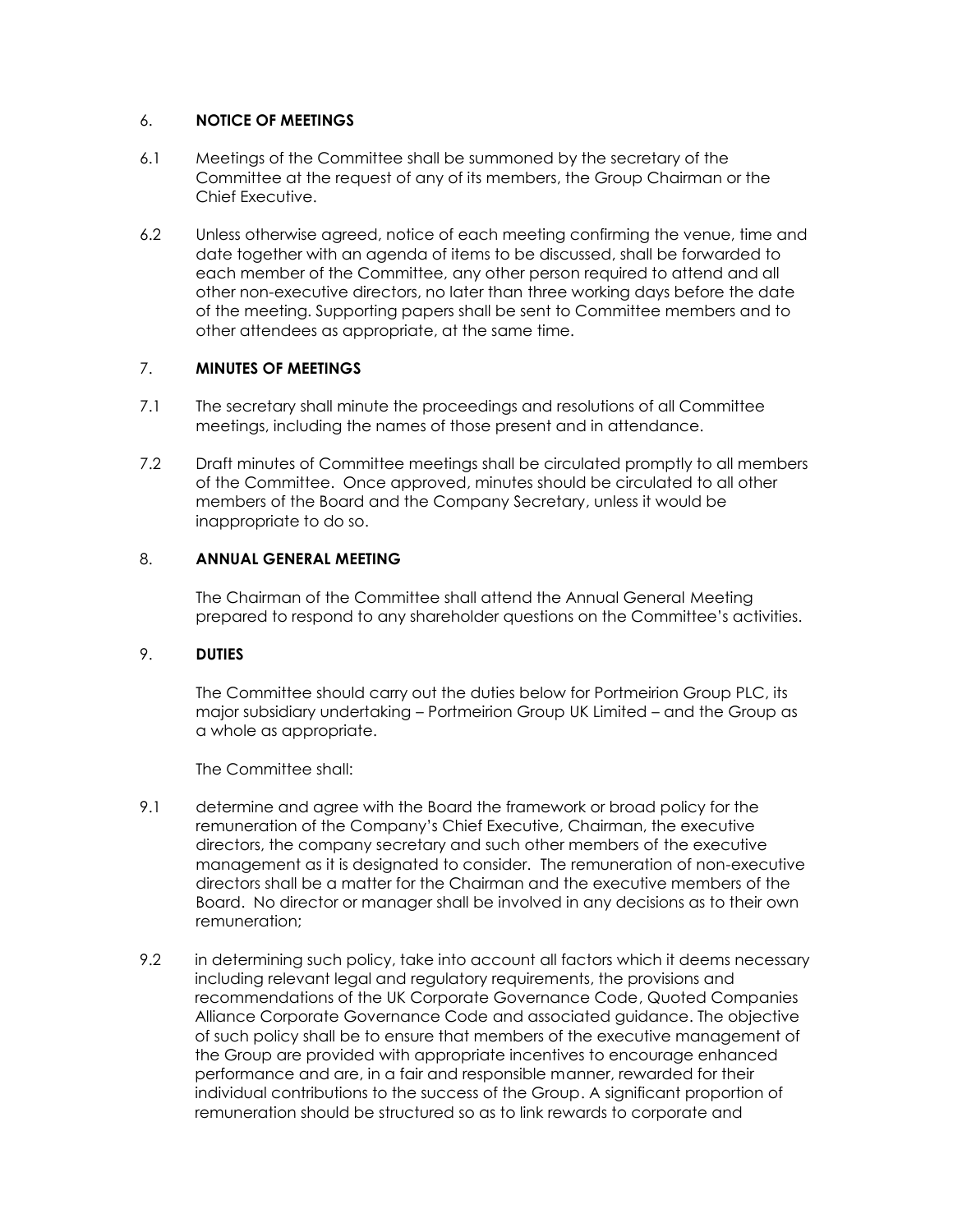individual performance and designed to support strategy and promote the long term sustainable success of the Company;

- 9.3 when setting remuneration policy for Directors, review and have regard to the remuneration trends across the Group;
- 9.4 review the ongoing appropriateness and relevance of the remuneration policy;
- 9.5 within the terms of the agreed policy and in consultation with the Chairman of the Group and/or Chief Executive, as appropriate, determine the total individual remuneration package of the Chairman of the Group, each executive director, company secretary and other designated senior executives including bonuses, incentive payments and share options or other share awards;
- 9.6 in determining such packages and arrangements, give due regard to any relevant legal requirements, the provisions and recommendations in the UK Corporate Governance Code and the AIM Rules and associated guidance;
- 9.7 obtain reliable, up to date information about remuneration in other companies. To help it fulfil its obligations the Committee shall have full authority to appoint remuneration consultants and to commission or purchase reports, surveys or information which it deems necessary, within any budgetary restraints imposed by the Board;
- 9.8 be exclusively responsible for establishing the selection criteria, selecting, appointing and setting the terms of reference for any remuneration consultants who advise the Committee. However, the Committee should avoid designing pay structure based solely on benchmarking to the market or on the advice of the remuneration consultants;
- 9.9 approve the design of, and determine targets for, any performance related pay schemes operated by the Group and approve the total annual payments made under such schemes;
- 9.10 review the design of all share incentive plans for approval by the Board and shareholders. For any such plans, determine each year whether awards will be made, and if so, the overall amount of such awards, the individual awards to executive directors, company secretary and other senior executives and the performance targets to be used;
- 9.11 determine the policy for, and scope of, pension arrangements for each executive director and other designated senior executives;
- 9.12 ensure that contractual terms on termination, and any payments made, are fair to the individual, and the Group, that failure is not rewarded and that the duty to mitigate loss is fully recognised;
- 9.13 oversee any major changes in employee benefits structures throughout the Company or Group;
- 9.14 agree the policy for authorising claims for expenses from the directors; and
- 9.15 ensure that such provisions regarding disclosure of remuneration including pensions, as set out in Schedule 8 of the Large and Medium Sized Companies and